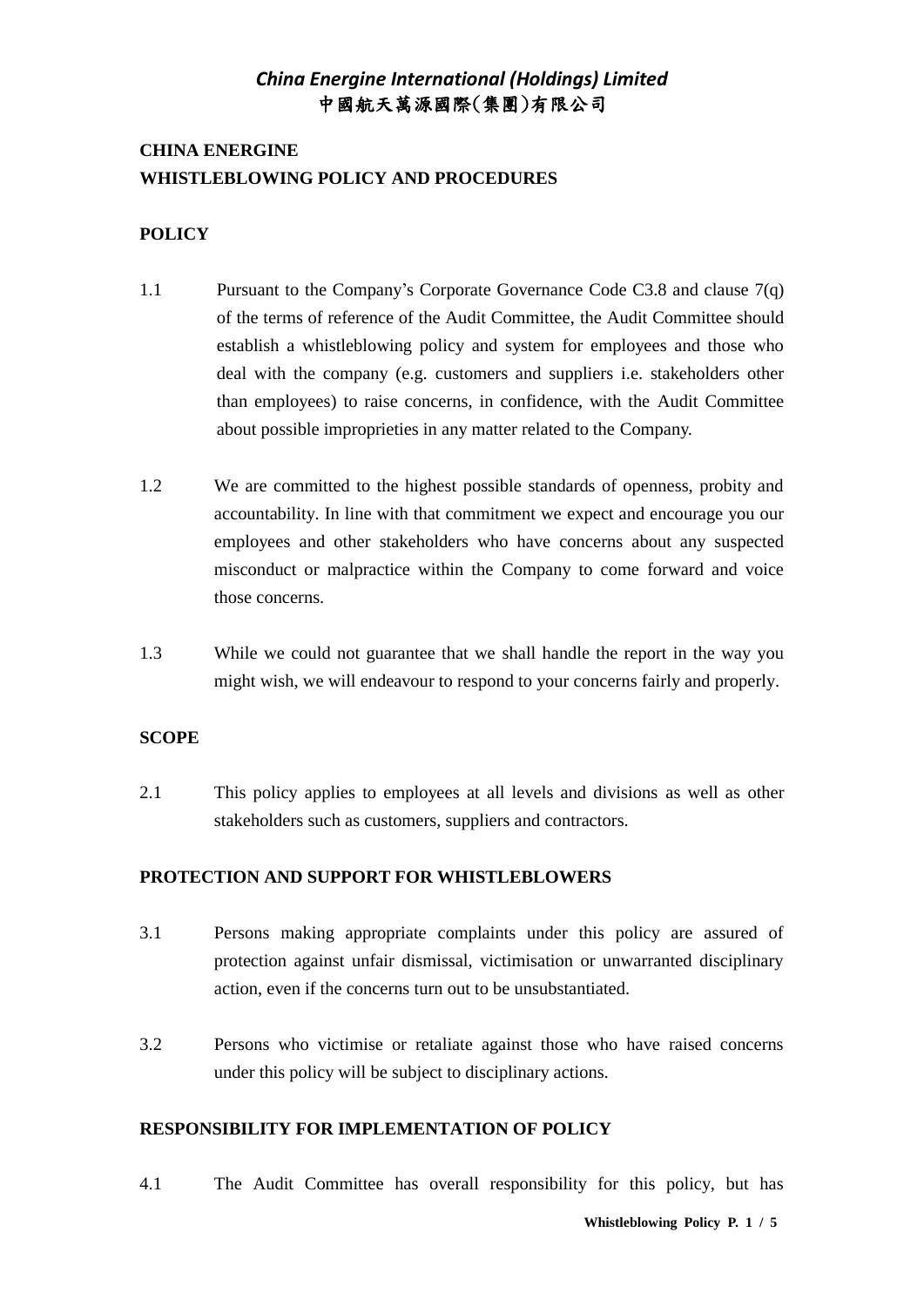delegated day-to-day responsibility for overseeing and implementing it to the designated senior officer, the Head of Internal Audit. Responsibility for monitoring and reviewing the operation of the policy and any recommendations for action resulting from investigation into complaints lies with the Audit Committee.

4.2 Management must ensure that all employees and other stakeholders feel able to raise concerns without fear of reprisals. All employees and other stakeholders should ensure that they take steps to disclose any misconduct or malpractice of which they become aware.

### **MISCONDUCT AND MALPRACTICE**

- 5.1 It is impossible to give an exhaustive list of the activities that constitute misconduct or malpractice but, broadly speaking, we would expect you to report the following:
	- a) a criminal offence;
	- b) a failure to comply with any legal obligations;
	- c) a miscarriage of justice;
	- d) a financial impropriety;
	- e) an action which endangers the health and safety of any individual;
	- f) an action which causes damage to the environment;
	- g) the deliberate concealment of information concerning any of the matters listed above.
- 5.2 While we do not expect you to have absolute proof of the misconduct or malpractice reported, the report should show the reasons for the concerns. If you make a report in good faith then, even if it is not confirmed by an investigation, your concerns would be valued and appreciated.

#### **FALSE REPORT**

6.1 If you make a false report maliciously, with an ulterior motive, without reasonable grounds that the information in the report is accurate or reliable, or for personal gain, you may face disciplinary action, including the possibility of dismissal.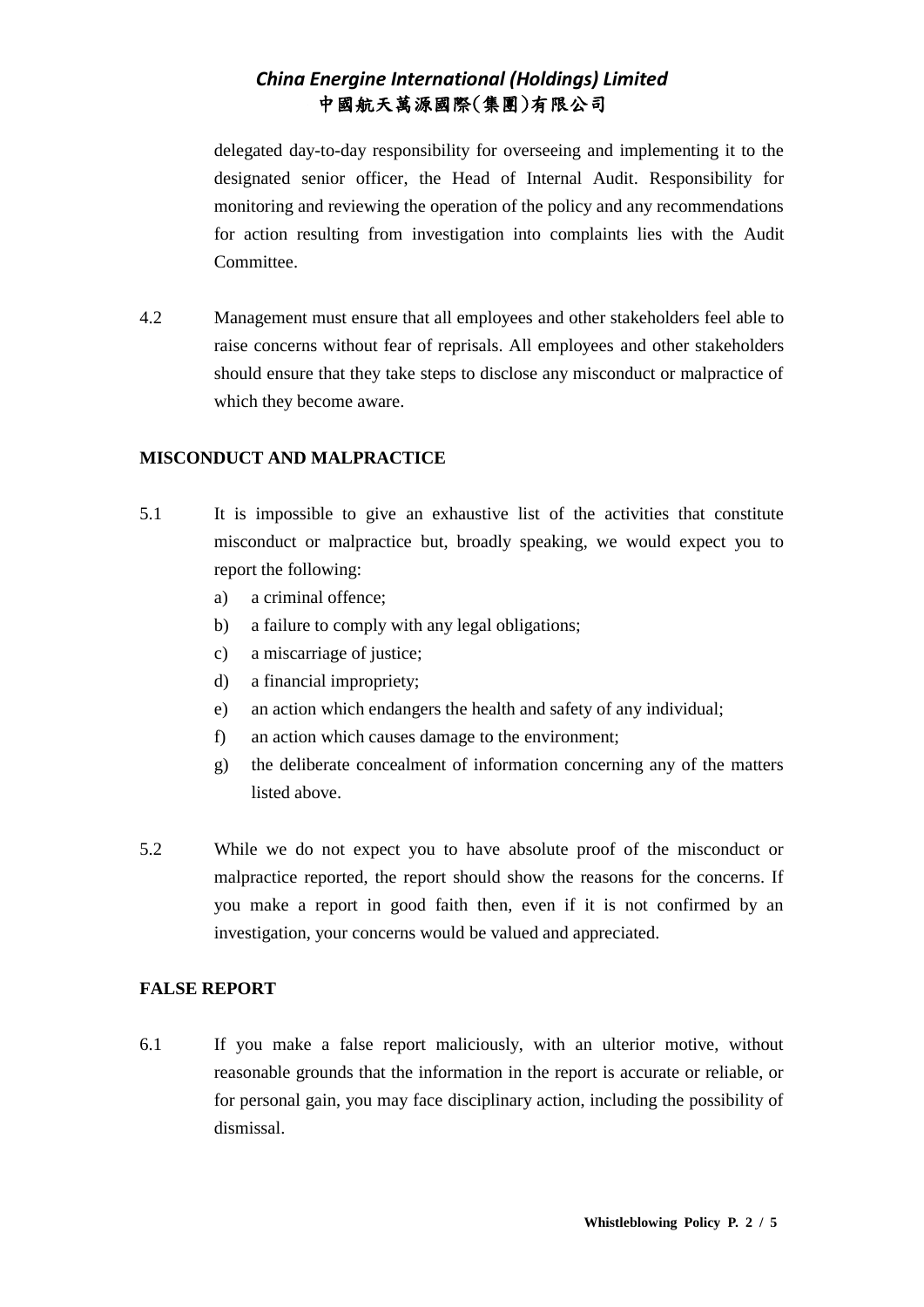### **MAKING A REPORT**

- 7.1 You can make a report in writing in the standard report form attached to this policy as Annex I. In the case of employees, we would normally expect you to raise your concerns internally to your line manager (or his or her superior) within the department.
- 7.2 If you feel uncomfortable doing this, for example, your line manager has declined to handle your case or it is the line manager who is the subject of the report, then you should contact the designated senior officer, the Head of Internal Audit.
- 7.3 If the report is extremely serious or in any way involves the Head of Internal Audit, you should report it directly to the Chairman of the Audit Committee.
- 7.4 In the report, you should provide full details and, where possible, supporting evidence.

### **CONFIDENTIALITY**

- 8.1 We shall make every effort to keep your identity confidential. In order not to jeopardise the investigation, you should also keep the fact that you have filed a report, the nature of your concerns and the identity of those involved confidential.
- 8.2 There may be circumstances in which, because of the nature of the investigation, it will be necessary to disclose your identity. If such circumstances exist, we will endeavour to inform you that your identity is likely to be disclosed. If it is necessary for you to participate in an investigation, the fact that you made the original disclosure will, so far as is reasonably practicable, be kept confidential. However, it is also possible that your role as the whistleblower could still become apparent to third parties during investigation.
- 8.3 Equally, should an investigation lead to a criminal prosecution, it may become necessary for you to provide evidence or be interviewed by the authorities. In these circumstances, we will, once again, endeavour to discuss with you the implications for confidentiality.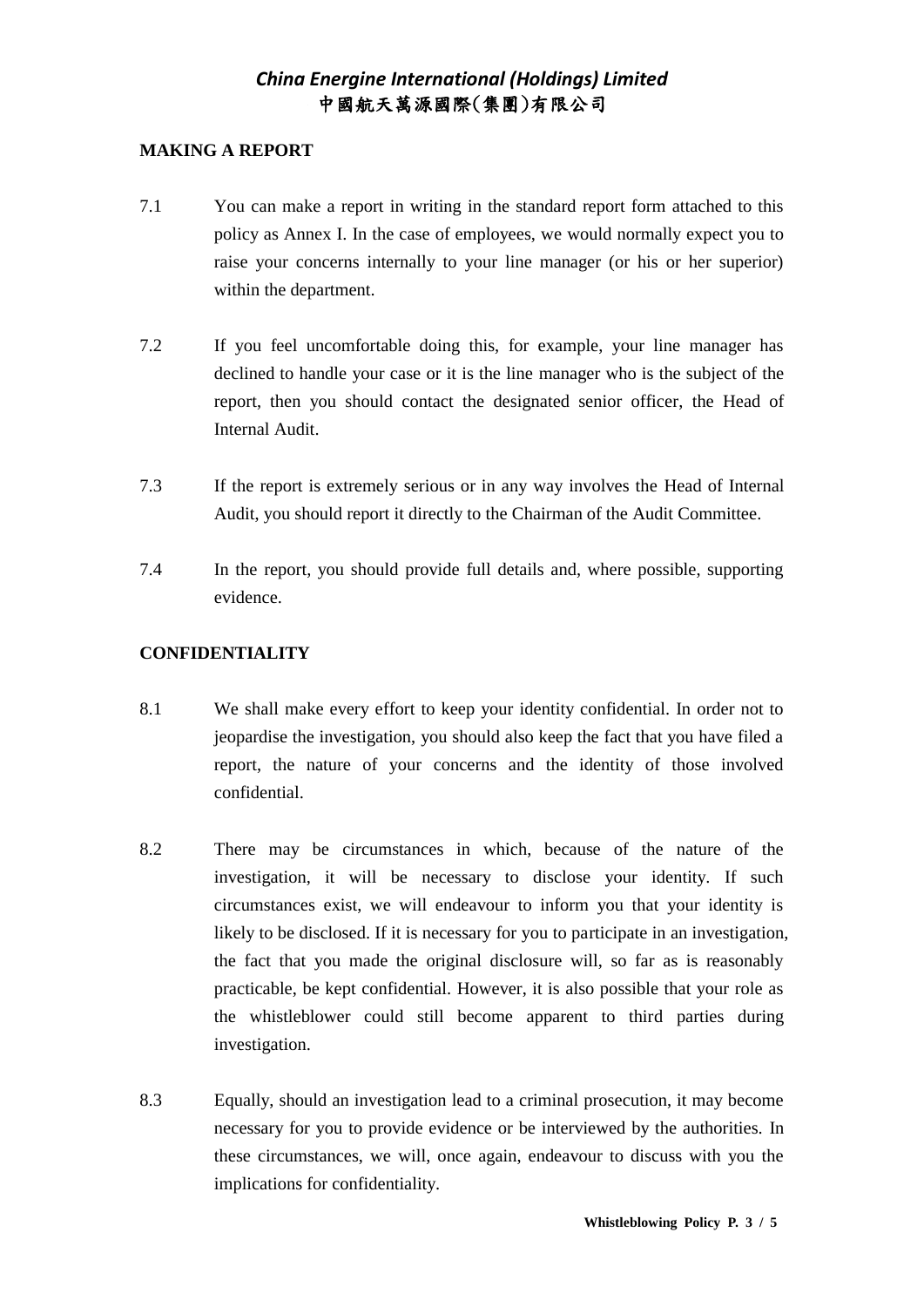8.4 You should, however, know that in some circumstances, we may have to refer the matter to the authorities without prior notice or consultation with you.

### **ANONYMOUS REPORT**

9.1 We respect that sometimes you may wish to file the report in confidence. However, an anonymous allegation will be much more difficult for us to follow up simply because we shall not be able to obtain further information from you and make a proper assessment. We therefore do not follow up an anonymous report.

#### **INVESTIGATION PROCEDURES**

- 10.1 For quick reference, please refer to the flowchart in Annex II.
- 10.2 We will acknowledge receipt of your report within 7 working days confirming that:
	- Your report has been received;
	- The matter will be investigated:
	- Subject to legal constraint, you will be advised of the outcome in due course.
- 10.3 The Head of Internal Audit will be appointed to manage the report.
- 10.4 We shall evaluate every report received to decide if a full investigation is necessary. If an investigation is warranted, an investigator from the internal audit will be appointed to look into the matter.
- 10.5 Where the report discloses a possible criminal offence, we will refer the matter to the Audit Committee. The Audit Committee will decide if the matter should be referred to the authorities for further action.
- 10.6 As stated under the section 'Confidentiality', in most cases, we will endeavour to discuss with you before referring a matter to the authorities. However, in some situations, we may have to refer the matter to the authorities without prior notice or consultation with you.
- 10.7 Please note that once the matter is referred to the authorities, we shall not be